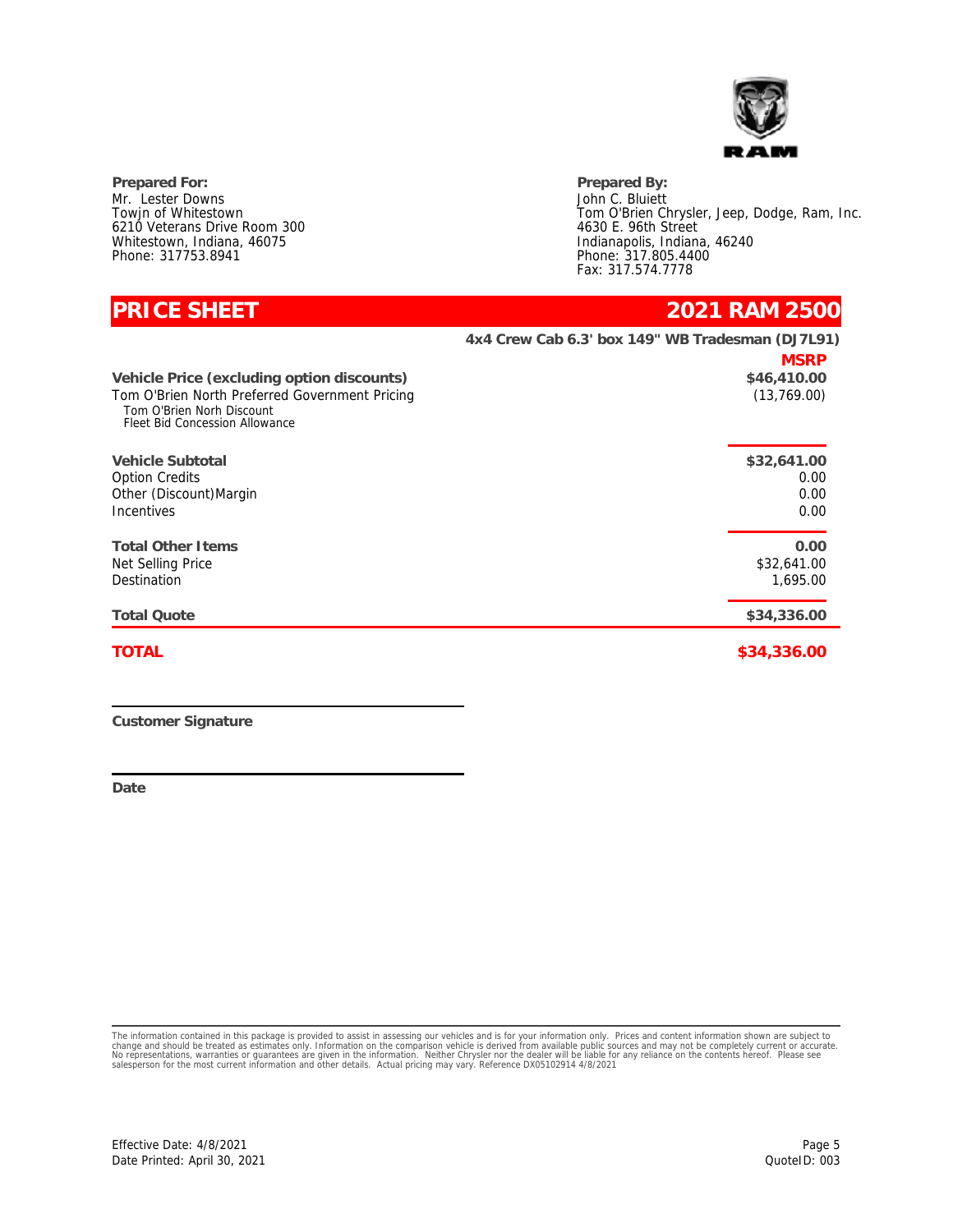

04/29/2021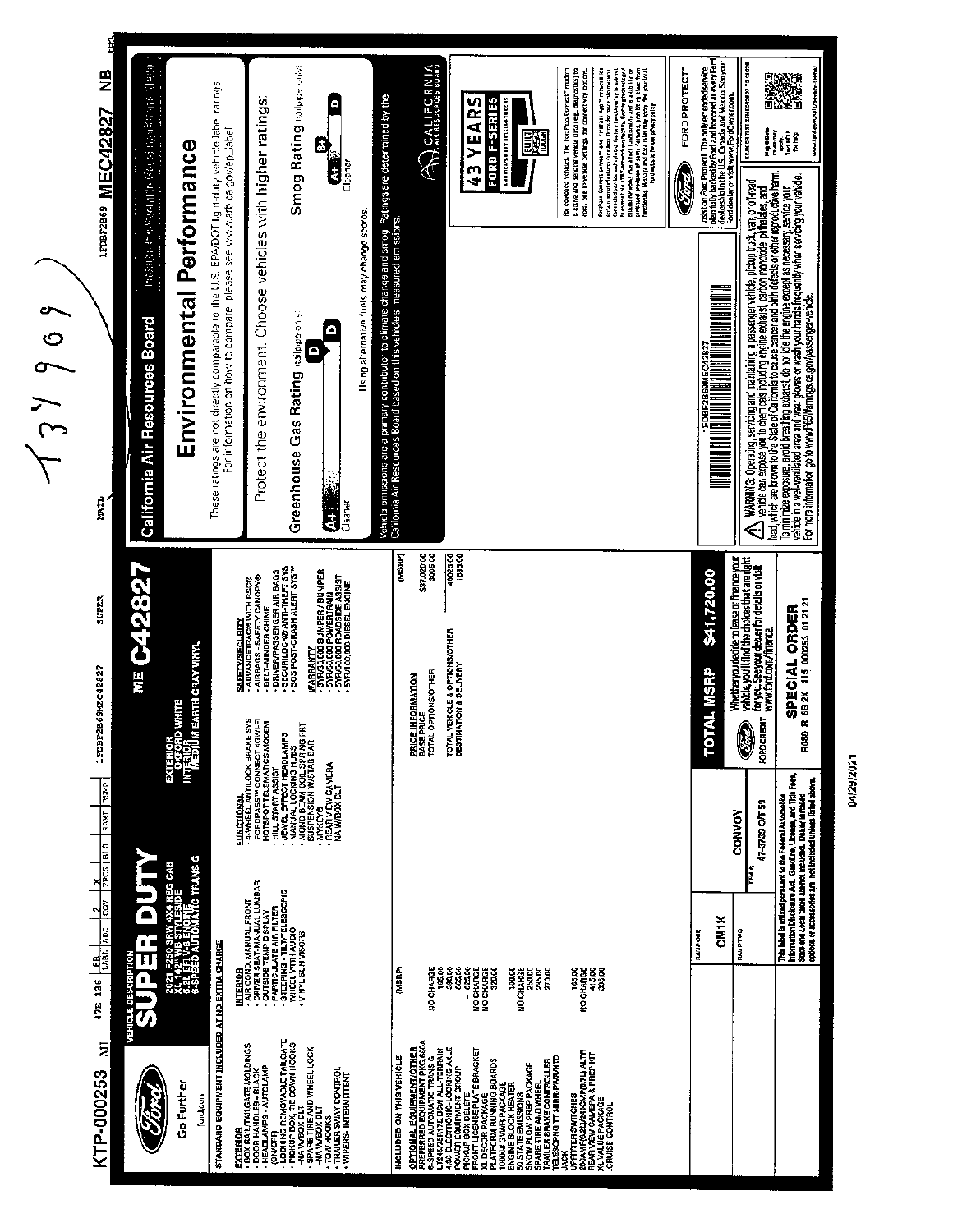| <b>TRUCK EQUIPMENT</b>                                                                                                                                                                                                                                                                                                                                                                                                                                                                  | REMIT TO LOCKBOX:<br>2726 SOLUTION CENTER<br>CHICAGO, IL 60677-2007<br>WWW.MONROETRUCK.COM | MONROE TRUCK EQUIPMENT, INC.                                                                                                                                                                                                                                | <b>INVOICE</b><br>240014<br>2/17/2021                                                           |
|-----------------------------------------------------------------------------------------------------------------------------------------------------------------------------------------------------------------------------------------------------------------------------------------------------------------------------------------------------------------------------------------------------------------------------------------------------------------------------------------|--------------------------------------------------------------------------------------------|-------------------------------------------------------------------------------------------------------------------------------------------------------------------------------------------------------------------------------------------------------------|-------------------------------------------------------------------------------------------------|
| <b>CASK HVAL TALE MEDICAL</b><br>Customer: MOHR FORD (ANDY) 5054550<br>ATTN: KENT GOLDMAN<br><b>2713 E MAIN</b><br>PLAINFIELD IN 46168<br>NJPA Member #:<br><b>Contact:</b><br>Phone: 317-839-6541<br>Fax: 317-838-8122                                                                                                                                                                                                                                                                 |                                                                                            | <b>POLATIONIAL CODE</b><br><b>Customer PO: SIGNED ORDER</b><br>Terms: NET 30<br>Quoted By: Ron Schmid<br>Sales Rep: BURKE, JOHN<br>Quote ID: 7RON003956<br>Store Location: MONROE TRUCK EQUIPMENT<br>2400 REO DRIVE, FLINT, MI 48507<br>Phone: 877-233-2030 | Page 1 of 1                                                                                     |
| Notes:<br>Ventale incompation and<br>Year: 2021<br>Vin #: 1FDBF2B69MEC42827                                                                                                                                                                                                                                                                                                                                                                                                             | Make: FORD<br>Factory Order #: 373921                                                      | Model: F-250<br>Serial #:                                                                                                                                                                                                                                   |                                                                                                 |
| 98" MSS II SERVICE BODY<br><b>STEEL UNDERSTRUCTURE</b><br>-48.5" LOAD SPACE<br>- A60 GALVANNEALED DIAMOND PLATE FLOOR<br>- 18 GA OUTER DOOR SKIN, DOUBLE PANEL DOOR CONSTRUCTION<br>- STAINLESS STEEL ROTARY PADDLE LATCHES & BOLT-ON DOOR HINGES<br>- NITROGEN GAS STRUT DOOR HOLDERS<br>- AUTOMOTIVE BUBBLE TYPE & MECHANICAL DOOR SEALS<br>- ADJUSTABLE COMPARTMENT TRAYS/SHELVES<br>- (1) SHELF IN EACH FRONT, HORIZONTAL & REAR COMPARTMENTS<br>- KNEE BRACED SLAM ACTION TAILGATE |                                                                                            |                                                                                                                                                                                                                                                             | $134909$<br>po#315631                                                                           |
| - SEAMLESS WHEELHOUSE PANEL W/ POLY CARBONATE FENDER FLARES<br>- LED S/T/T LIGHTS RECESSED IN POOCHED STEP BUMPER<br>- ACRYLIC E-COAT IMMERSION PRIMER SYSTEM & POWDER COATED WHITE<br>- INSTALL FACTORY BACKUP CAMERA<br>- 7-WAY RV STYLE TRAILER PLUG (WILL RE-USE FACTORY HITCH)<br>- INSTALLED                                                                                                                                                                                      |                                                                                            | COMMPLETTE                                                                                                                                                                                                                                                  | Subtotal:<br>\$7,079.00<br>Sales Tax:<br>\$0.00<br>Discount:<br><b>Total Due:</b><br>\$7,079.00 |

Finance charge of 1.5% (annual rate 18%) to the first \$1,000 and 1% per month (annual rate 12%) will apply to the balance after 30 days from purchase date.<br>Out-of-state municipal entities may be subject to Wisconsin sales



Sourcewell Sav Awarded Contract<br>#080114-MTE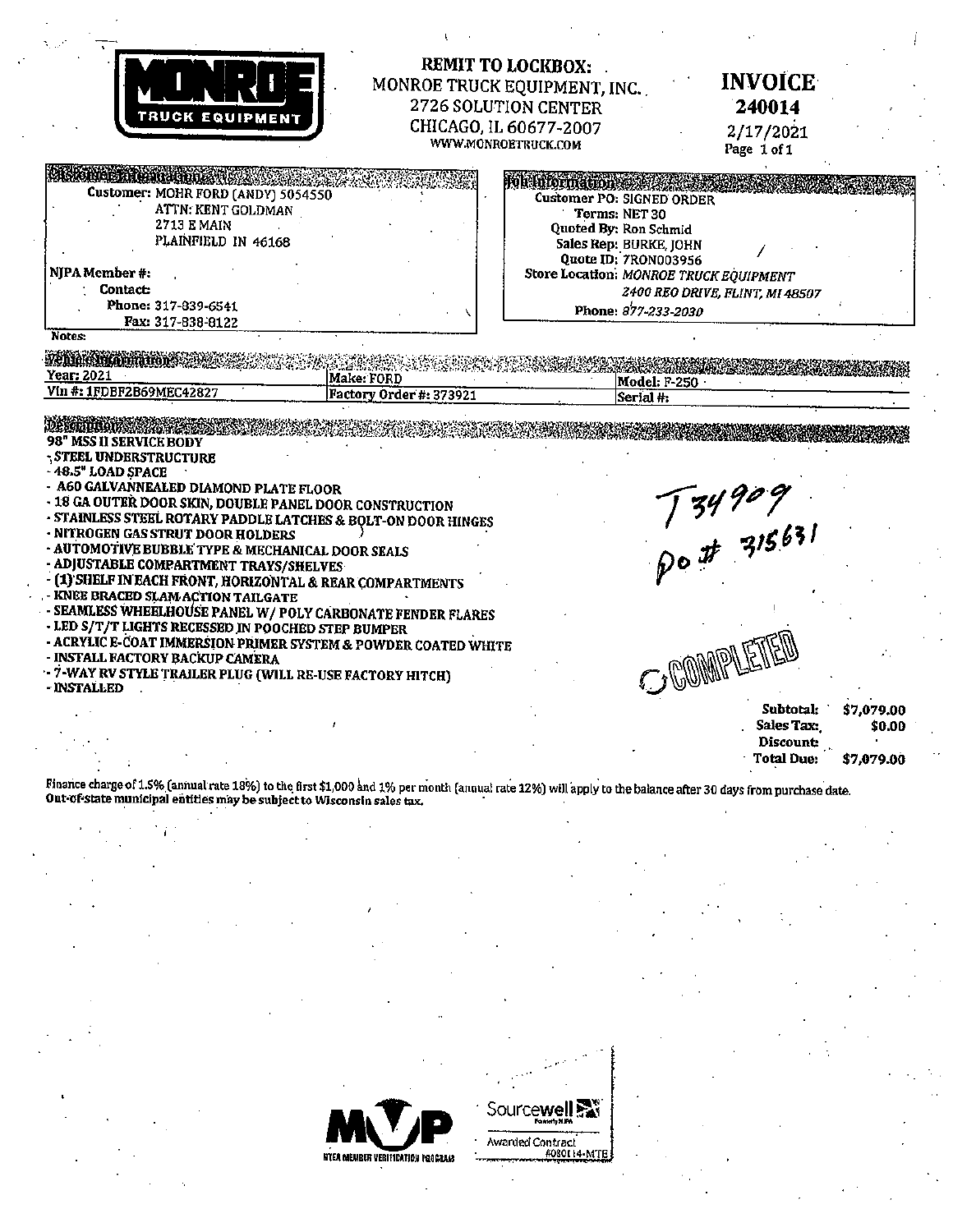| Source<br>Salesman _______________________ |             |                                         |                      |                 |                         |                          | EXACT DELIVERY DATE AND TIME: |
|--------------------------------------------|-------------|-----------------------------------------|----------------------|-----------------|-------------------------|--------------------------|-------------------------------|
| Date<br>Home Phone ______________________  |             |                                         |                      |                 |                         |                          |                               |
|                                            |             |                                         |                      |                 |                         | <b>EXACT ORDER DATE:</b> |                               |
| E-mail                                     |             |                                         |                      |                 |                         |                          |                               |
| Purchaser                                  |             |                                         | M. S. f. P           |                 | 720                     | $\mathbf{r}$             |                               |
| Address                                    |             |                                         |                      | City            |                         | ZIP                      |                               |
| <b>NEW</b><br><b>USED</b>                  | <b>YEAR</b> | <b>MAKE</b>                             |                      | <b>MODEL</b>    |                         |                          | BODY STYLE RECCA              |
| COLOR                                      | <b>TRIM</b> |                                         | <b>MILEAGE</b>       |                 |                         | VIN#                     |                               |
| EQUIPMENT                                  |             |                                         |                      |                 | SELLING PRICE           |                          | $3, \theta$                   |
|                                            |             |                                         |                      |                 |                         |                          |                               |
| 4 cyl / 6 cyl / 8 cyl                      |             |                                         | $\hat{\mathcal{E}}'$ | $M$ op $f$ of   | $B \circ p \curlyvee f$ | 7 <sub>1</sub>           | 0.7.8                         |
| Auto/OD/3spd/4spd/5spd                     |             |                                         |                      |                 |                         |                          |                               |
| Speed Control/Tilt                         |             |                                         | $\sim 10$            | $T \circ T$ $1$ |                         |                          | $\mathcal{O}$ , $\mathcal{O}$ |
| AM/FM Stereo/Cassette                      |             |                                         |                      |                 |                         |                          |                               |
| Air/Interval Wipers                        |             |                                         |                      |                 |                         |                          |                               |
| Power Window/Power Lock                    |             |                                         |                      |                 |                         |                          |                               |
| Power Seats/Rear Defrost                   |             |                                         |                      |                 |                         |                          |                               |
| Dual Elec. Mirrors                         |             |                                         |                      |                 |                         |                          |                               |
| Tinted Glass/Digital Clock                 |             |                                         |                      |                 |                         |                          |                               |
|                                            |             |                                         |                      |                 |                         |                          |                               |
| $\pmb{r}$                                  | ٠<br>$\sim$ | $\blacksquare$                          |                      |                 |                         |                          |                               |
|                                            |             |                                         |                      |                 |                         |                          |                               |
|                                            |             |                                         |                      |                 |                         |                          |                               |
|                                            |             |                                         |                      |                 |                         |                          |                               |
|                                            |             |                                         |                      |                 |                         |                          |                               |
|                                            |             |                                         |                      |                 |                         |                          |                               |
|                                            |             | $\pmb{\ast}$<br>$\mathbf{r}_\mathrm{c}$ |                      |                 |                         |                          |                               |
|                                            |             |                                         |                      |                 |                         |                          |                               |
|                                            |             |                                         |                      |                 |                         |                          |                               |
| Trade 1                                    |             | Description of Trade-In                 |                      |                 |                         |                          |                               |
| in year<br>Make<br>Year                    | Model       |                                         | Type                 | Color           |                         | $\ddot{\phantom{a}}$     |                               |
|                                            |             |                                         |                      |                 |                         |                          |                               |
|                                            |             |                                         |                      |                 |                         |                          |                               |
| Serial No.<br><b>Balance Owed</b>          |             | Balance Owed To:                        | Odometer Mileage     |                 |                         |                          |                               |